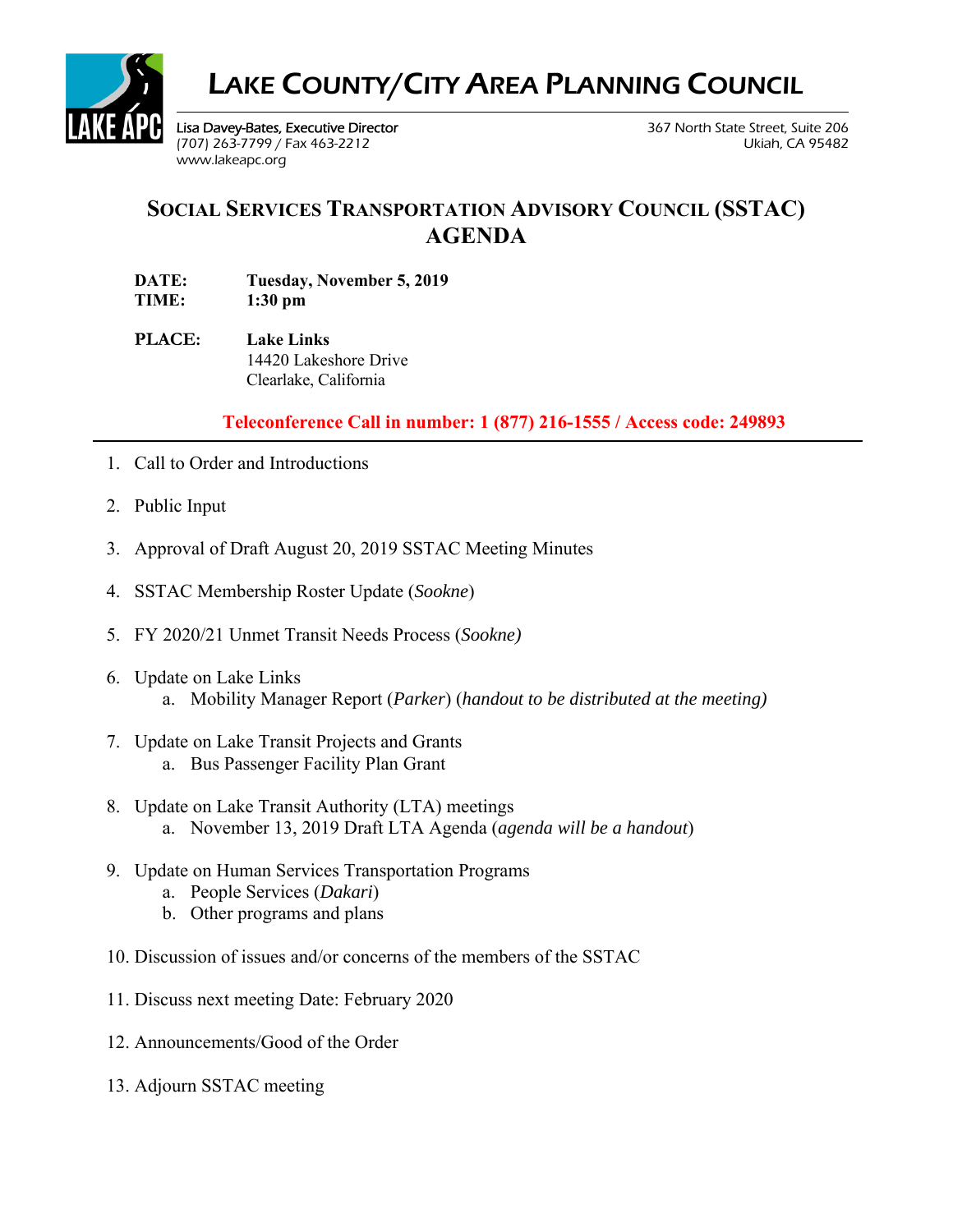#### PUBLIC EXPRESSION

Any member of the public may speak on any agenda item when recognized by the Chair for a time period, not to exceed 3 minutes per person and not more than 10 minutes per subject, prior to the Public Agency taking action on that agenda item.

#### AMERICANS WITH DISABILITIES ACT (ADA) REQUESTS

To request disability-related modifications or accommodations for accessible locations or meeting materials in alternative formats (as allowed under Section 12132 of the ADA) please contact the APC office at (707) 263-7799, at least 72 hours before the meeting.

Date posted: 11/1/19

List of Attachments:

| Agenda Item $#3$ :  | August 20, 2019 Draft meeting minutes                   |
|---------------------|---------------------------------------------------------|
| Agenda Item $#5$ :  | Staff Report: 2020/21 Unmet Transit Needs Process       |
| Agenda Item #5a:    | Adopted Definitions for the Unmet Needs Transit Process |
| Agenda Item $#5b$ : | Lake County FY 2019/20 Unmet Transit Needs & Findings   |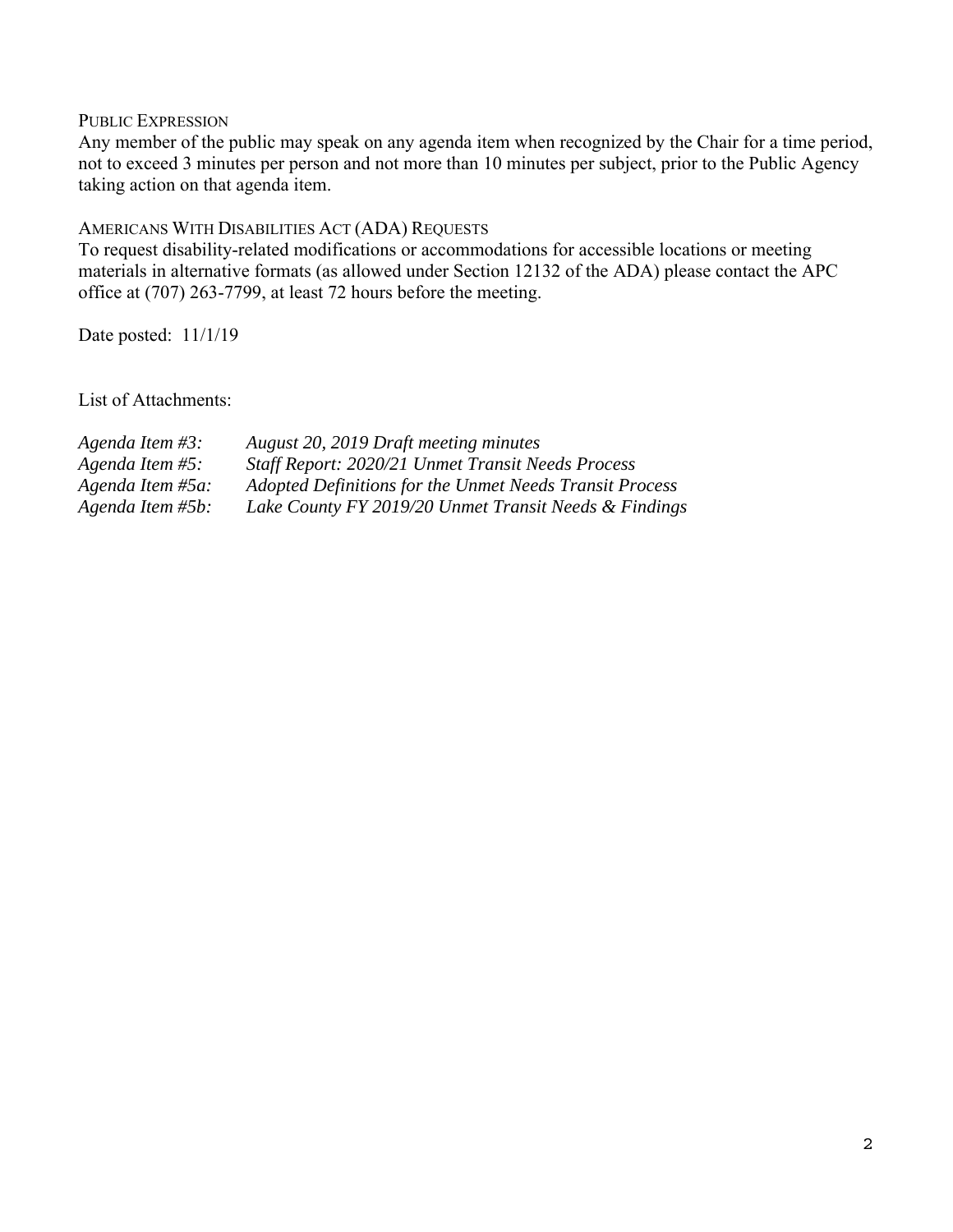# LAKE COUNTY/CITY AREA PLANNING COUNCIL



Lisa Davey-Bates, Executive Director 367 North State Street, Ukiah, CA 95482 www.lakeapc.org Administration: Suite 204 ~ 707-234-3314

Planning: Suite 206 ~ 707-263-7799

## **SOCIAL SERVICES TRANSPORTATION ADVISORY COUNCIL (SSTAC) MEETING Draft Meeting Minutes**

Tuesday, August 20, 2019 1:30 p.m.

> Umpqua Bank 805 Eleventh Street Lakeport, California

**Present:** Paul Branson - Chair, Tavi Granger, Michelle Dibble (Vice-Chair), Karen Dakari, Holly Goetz, Karl Parker

**Staff Present:** James Sookne

**1. Call to Order and Introductions**

The meeting was called to order at 1:32 p.m.

## **2. Public Input**

No members of the public were present.

## **3. Approval of Draft August 20, 2019 SSTAC Meeting Minutes**

Holly noted that she was listed as present at the April meeting but she wasn't there. Karl motioned, Michelle seconded, to approve the April 16, 2019 minutes as amended. Approved unanimously.

## **4. SSTAC Membership Roster Update**

 James provided some background information on how he replaced Mark Wall on the SSTAC as a representative of the CTSA. He then explained that when the CTSA designation was changed from Lake Transit Authority to Lake Links, he was no longer eligible to be a member of the SSTAC. He explained there were two ways to fill the spot of the CTSA representative. The first would be to ask one of the Lake Links Board members if they would like to be on the SSTAC. The second would be to move Paul from the "Potential Transit User 60 Years or Older" representative to the CTSA representative and then seek out another person to fill Paul's old position. After some discussion, Michelle made a motion to have Paul switch role's and become the second CTSA representative on the SSTAC. Tavi seconded the motion and it passed unanimously.

 Paul also brought up the fact that Tavi, Karl, and Karen's terms were due to expire in October of 2019 and suggested that the SSTAC take care of those positions at the same time. All three people were willing to serve another term on the SSTAC. Michelle made a motion to extend their terms for another 3 years. Paul seconded the motion and it passed unanimously.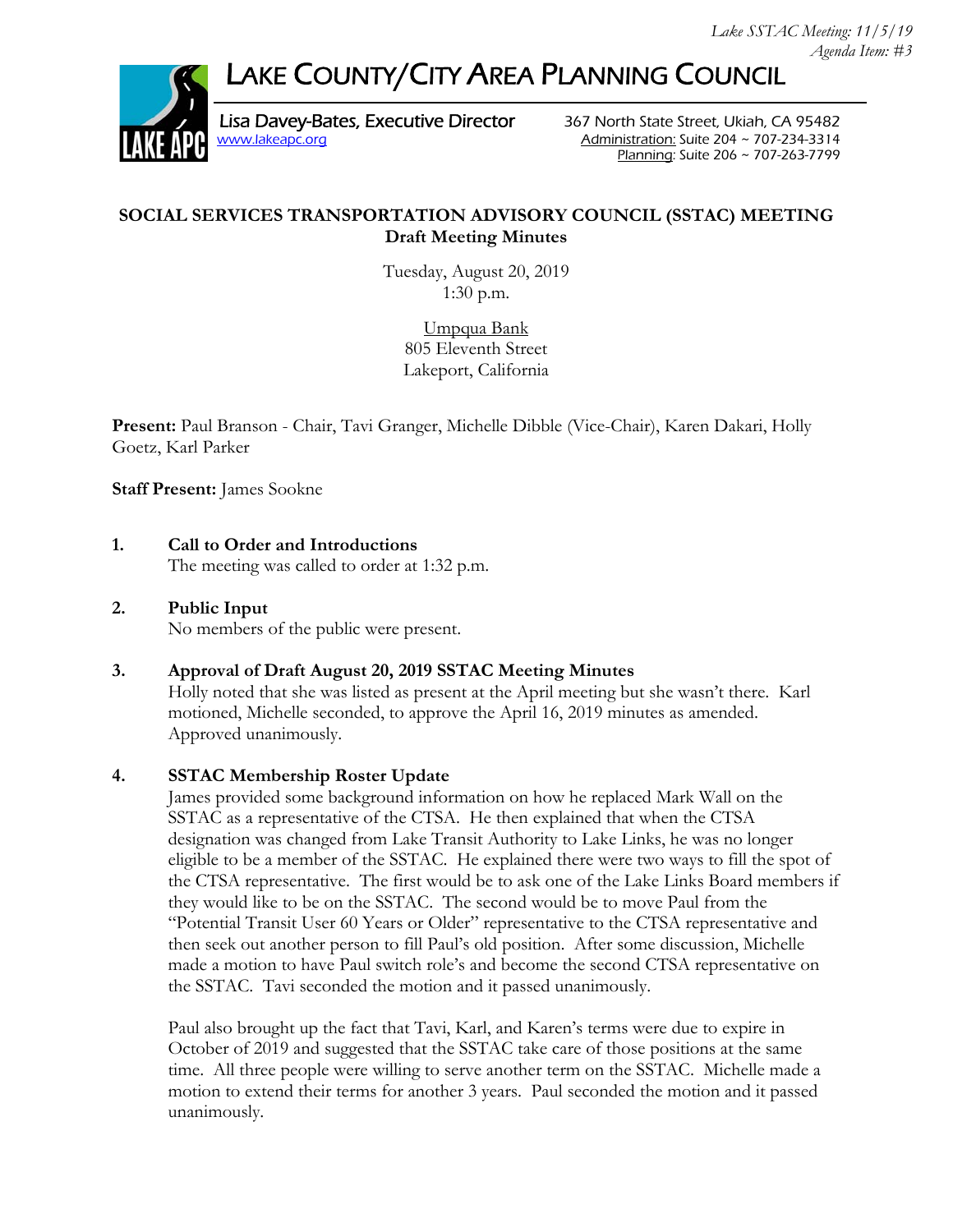#### **5. Non-Emergency Medical Transportation (NEMT) a. Mobility Manager Report**

Karl provided an update on the developments of Lake Links. In May, the Lake APC Board of Directors approved the transfer of the CTSA designation from LTA to Lake Links. In May, LTA released a Request for Proposals for the Mobility Manager program. Paratransit Services elected not to submit a proposal and subsequently, the contract was awarded to Lake Links. On July 1, Karl became an employee of Lake Links and is currently in the process of establishing an office in Clearlake. The location is 14420 Lakeshore Drive, which is across from Griffin's Furniture. Lake Links is also in the process of hiring an administrative assistant.

There are currently 98 people enrolled in the Pay Your Pal program, with 11 new clients enrolling since the last SSTAC meeting. There are also 19 applications that are currently pending. Lake Links is anticipating some financial challenges with this program towards the end of FY 19/20 and will have to figure out how to fund it until the new 5310 grant kicks in (assuming it is successful).

Lake Links launched Medi-Links, the new Out-of-County NEMT program, in July. There have so far only been a couple inquiries and no riders, however that should change as word of the new program spreads. Karen asked how "Joe Public" can find out about Medi-Links. Initially, a press release was published in the Record Bee and the Lake County News and Paratransit Services passed out flyers. Additional outreach will take place that will help to advertise the service.

## **6. Update on Lake Links**

Paul provided some background on where Lake Links came from. The idea of establishing a non-profit to be the Consolidated Transportation Service Agency (CTSA) has been around for a long time and came to fruition when Lake Links officially established in 2017. Lisa Davey-Bates was the founding Board member. Paul Branson and Ilene Dumont joined the Board shortly afterwards, followed by Russ Cremer and Jim Steele. Dena Eddings became the fifth voting Board member, at which time Lisa became an ex-officio Board member. Paul is the temporary CEO and will be resigning from that position at the end of September. Lake Links is hopeful that Phil McGuire will take on the role of CEO upon Paul's departure.

In July, Lake Links entered into a contract with LTA to run the Mobility Manager Program to fulfil LTA's 5310 grant. At this point, Karl left his position at Paratransit Services and became an employee at Lake Links. As Karl previously mentioned, Lake Links is in the process of establishing their office in Clearlake and is also in the process of hiring a full-time administrative assistant.

# **7. Update on Lake Transit Projects and Grants**

# **a. Current 5310 Grant Application Cycle – Due 9/6/19**

The current round of 5310 grans is open and applications are due on September 6. Lake Links is applying to extend the Mobility Manager and Pay Your Pal programs. Lake Transit Authority is reapplying for the Out-of-County NEMT program. LTA is applying for the NEMT grant because Caltrans imposed a \$400k limit per agency and this grant would put Lake Links over that threshold.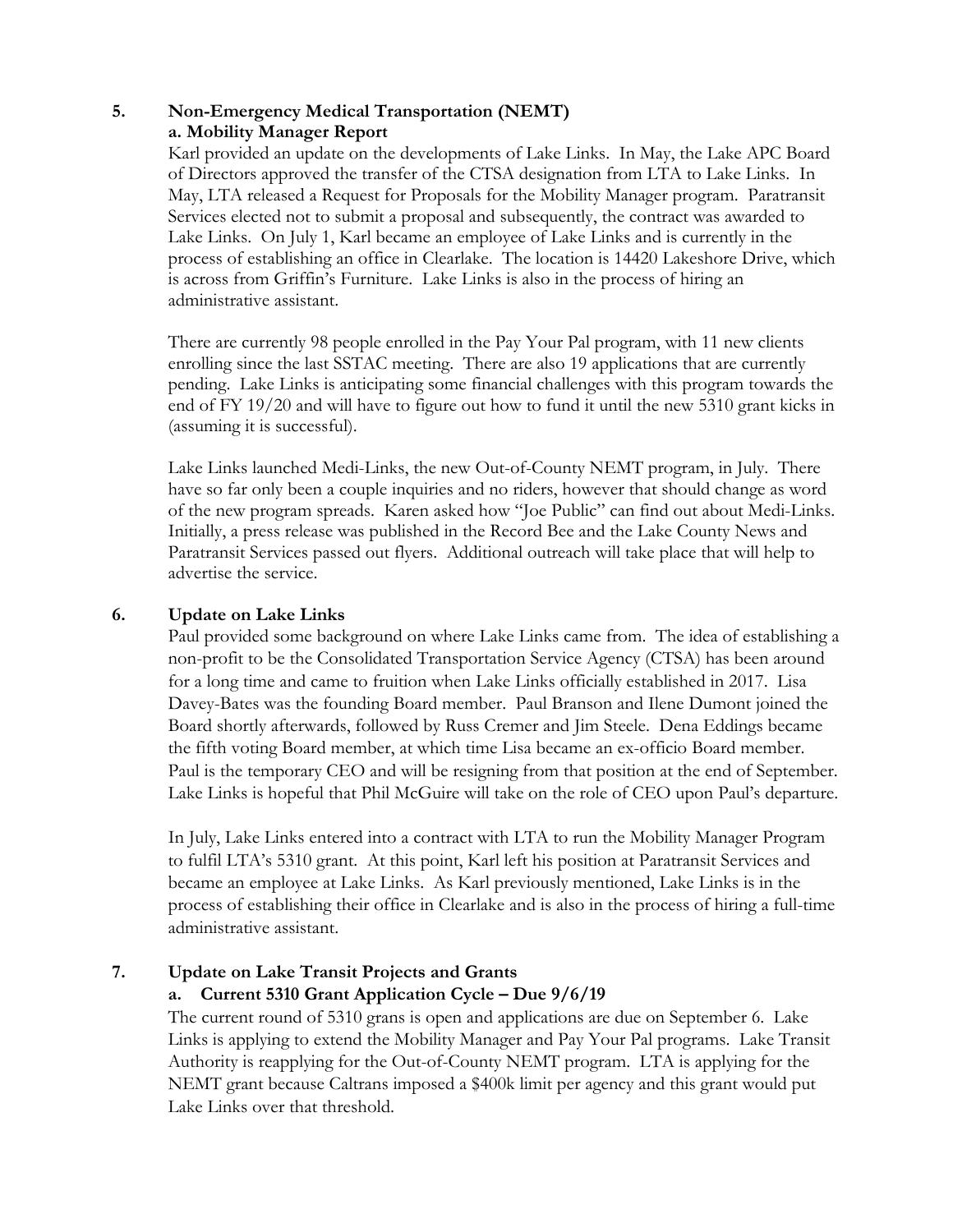#### **b. Bus Passenger Facility Plan Grant**

This project is winding down. It had been on hold for a couple months due to invoicing issues and the selected project in the City of Clearlake. The site in question in Clearlake is located on Lakeshore right next to Austin Park. The original site had been right next to Main Street Bar and Grill but there are drainage and sight distance problems with this location. After consulting with City staff, the preferred location is approximately 50' north of the existing stop at Austin Park. There would be a pull-out that begins where the flagpole is that will allow the bus to get out of the roadway at the stop. The new location will also alleviate the issue of the bus blocking the crosswalk for southbound traffic on Lakeshore. A draft report is expected to be ready in a couple months.

## **c. FTA 5310 Grant- Mobility Management Program**

The Lake APC issued an RFP for the Mobility Manager position in May. Paratransit Services chose not to submit a proposal. Lake Links submitted the only proposal and Caltrans allowed the APC to accept it as a sole-source bid. On July 1, Karl Parker switched employers, going from Paratransit Services to Lake Links.

Karl asked what the status of the Transit Hub is. The County is still finishing up the survey work for their property in Clearlake and hope to have that work completed shortly.

## **8. Update on Lake Transit Authority (LTA) Meetings**

James presented the LTA annual report to the Board in July. The FY 19/20 budget was approved by the Board in June and an amendment to the budget was approved in July. LTA received their audit results back and there was one finding regarding data reporting. That finding has been dealt with and there were no other issues.

## **9. Update on Human Services Transportation Programs**

 **a. People Services**  None.

**b. Other programs and plans**  None

## **10. Discussion of Issues and/or Concerns of SSTAC Members**

Karen asked if there would ever be a bike lane through Rodman Slough. This is an issue that is under the County's jurisdiction.

Michelle asked for a description of how the Lake Area Planning Council, Lake Transit Authority (LTA), Lake Links, and Paratransit Services all interact with each other. James described how the Lake APC oversees some of the funding that LTA and Lake Links receives and is responsible for the CTSA designation. He explained that both the Lake APC and LTA have no employees and that the administrative work for both agencies is contracted out to his employer, Davey-Bates Consulting (DBC). He stated that the LTA operations is contracted out to Paratransit Services, with Wanda Gray as the project manager for the consultant. He also explained how the administrative duties were transferred from Mark Wall to DBC.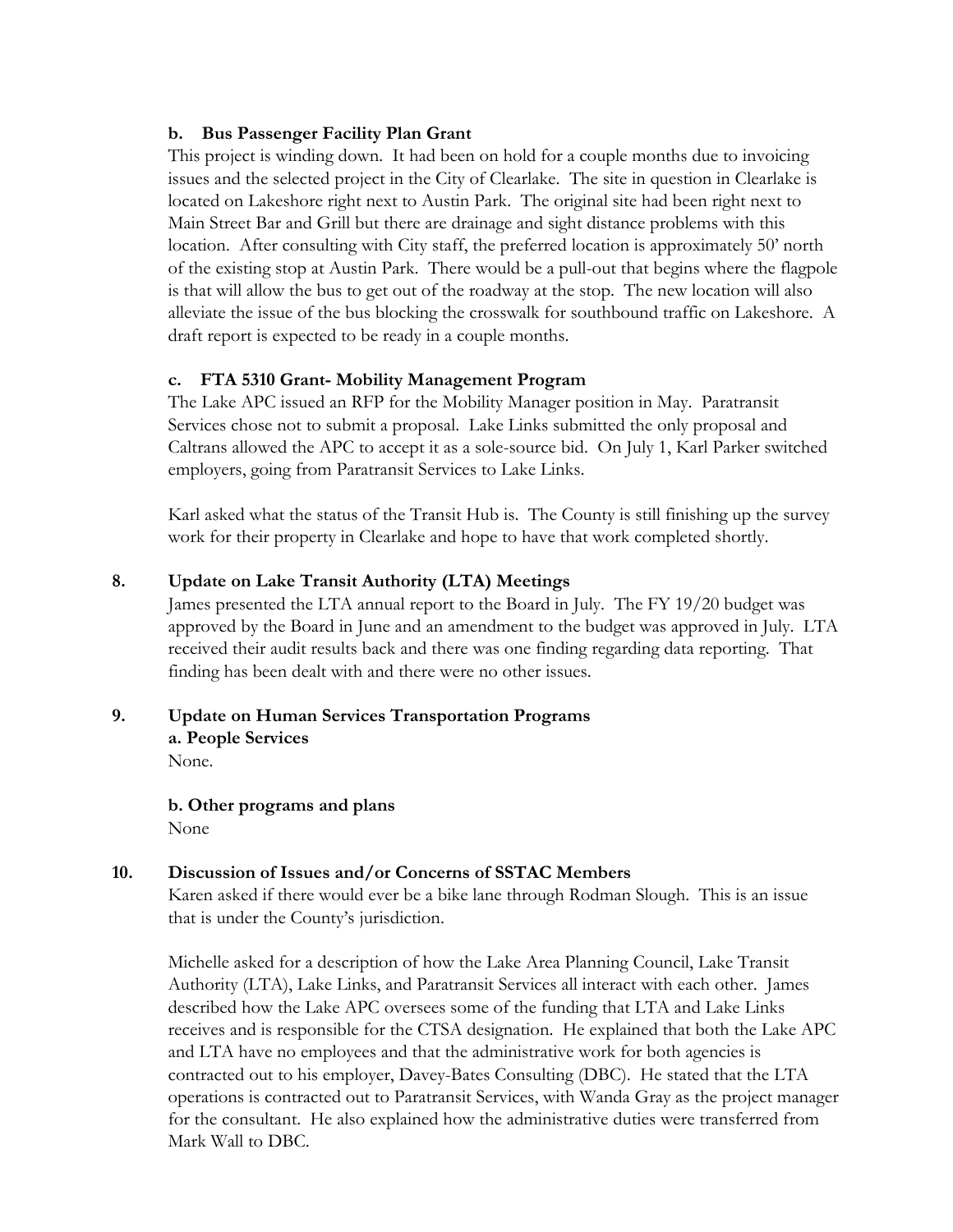- **11. Next Proposed Meeting** Sometime in November (TBD)
- **12. Announcements/Good of the Order**  None.

# **13. Adjourn Meeting** - Meeting adjourned at 3:11 p.m.

Respectfully Submitted,

James Sookne Lake APC Administration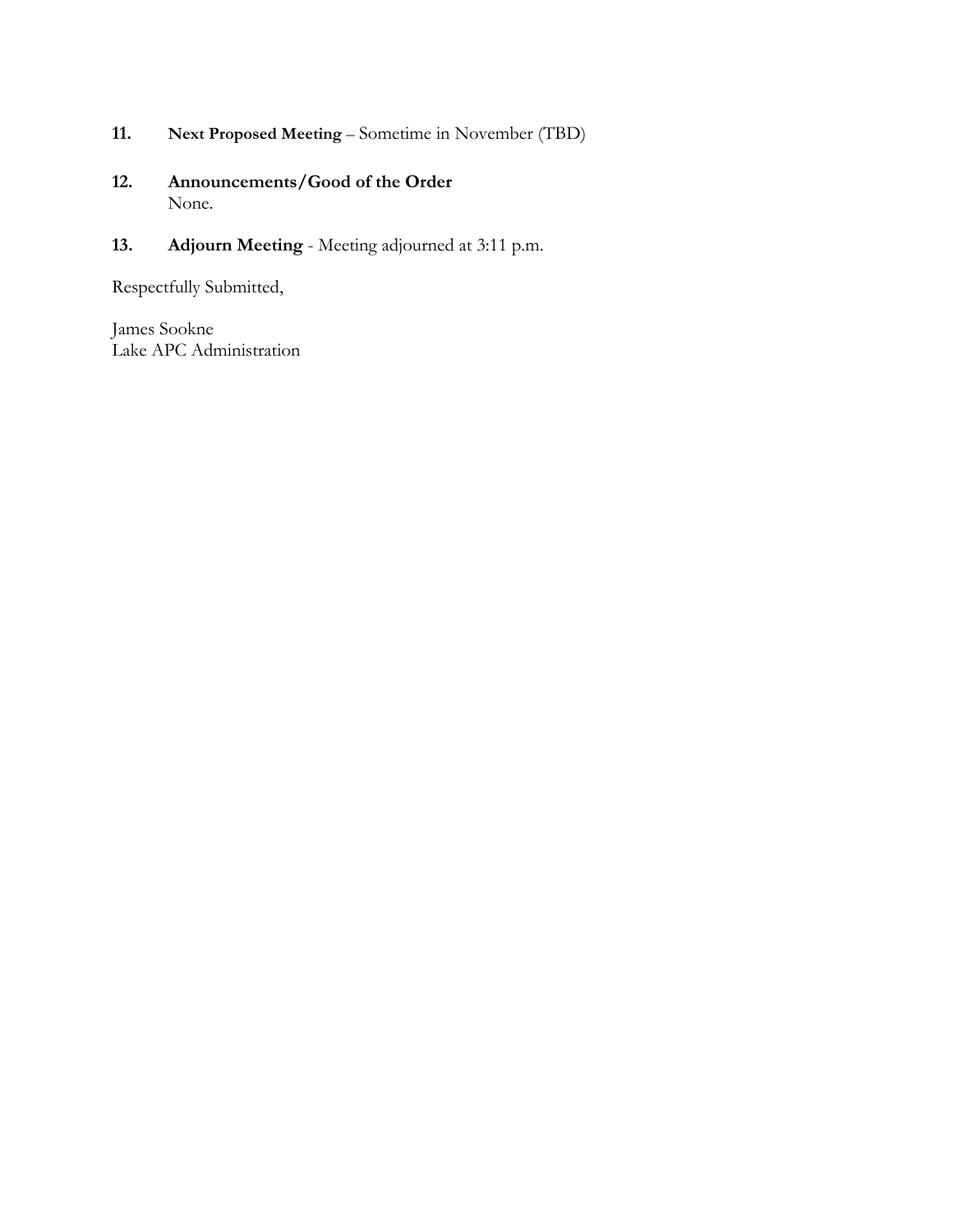

# **SOCIAL SERVICES TRANSPORTATION ADVISORY COUNCIL** STAFF REPORT

#### **TITLE:** 2020/21 Unmet Transit Needs Process **DATE PREPARED:** 10/31/19

 **MEETING DATE**: 11/5/19

**SUBMITTED BY**: James Sookne, Program Manager

**BACKGROUND**: Lake APC has been conducting formal Unmet Transit Needs processes since 2014. The process is a requirement of the Transit Development Act (TDA) prior to a region using any Local Transportation Funds (LTF) for streets and roads purposes. Although the APC does not allocate any LTF funds for streets and roads purposes, the process is still considered useful as a means of identifying potential transit needs in the region as well as analyzing opportunities for Lake Transit Authority (LTA) to meet those needs if feasible. It assists the APC and LTA in determining how to best use the limited transit funding available to the region. The Unmet Transit Needs process also meets TDA requirements calling for annual public input opportunities for transit dependent or transit disadvantaged persons before the SSTAC.

The first step in this annual process is for the SSTAC to develop a list of potential Unmet Transit Needs. These needs may be identified by SSTAC members, agency staff, or the public. For your reference, I've attached the list of Unmet Transit Needs that was approved by the APC during the last Unmet Transit Needs process.

Once developed, the 2020/21 list of needs will be presented to the APC Board at a public hearing in February to determine whether any of the needs qualify as an "unmet transit need" consistent with the approved definition (attached). The Unmet Transit Needs will then be directed to LTA and APC staff members for analysis and further review by the SSTAC. Following this analysis, a recommendation will go to the APC Board determining whether or not any of the needs are considered "reasonable to meet." If needs are found reasonable to meet, those needs will then become part of the budgeting process.

**ACTION REQUIRED:** Develop a list of Unmet Transit Needs in Lake County that will be presented to the Lake APC at a public hearing. If desired, advise the APC on any other major transit issues per TDA mandated SSTAC duties.

#### **ALTERNATIVES**: None

**RECOMMENDATION**: None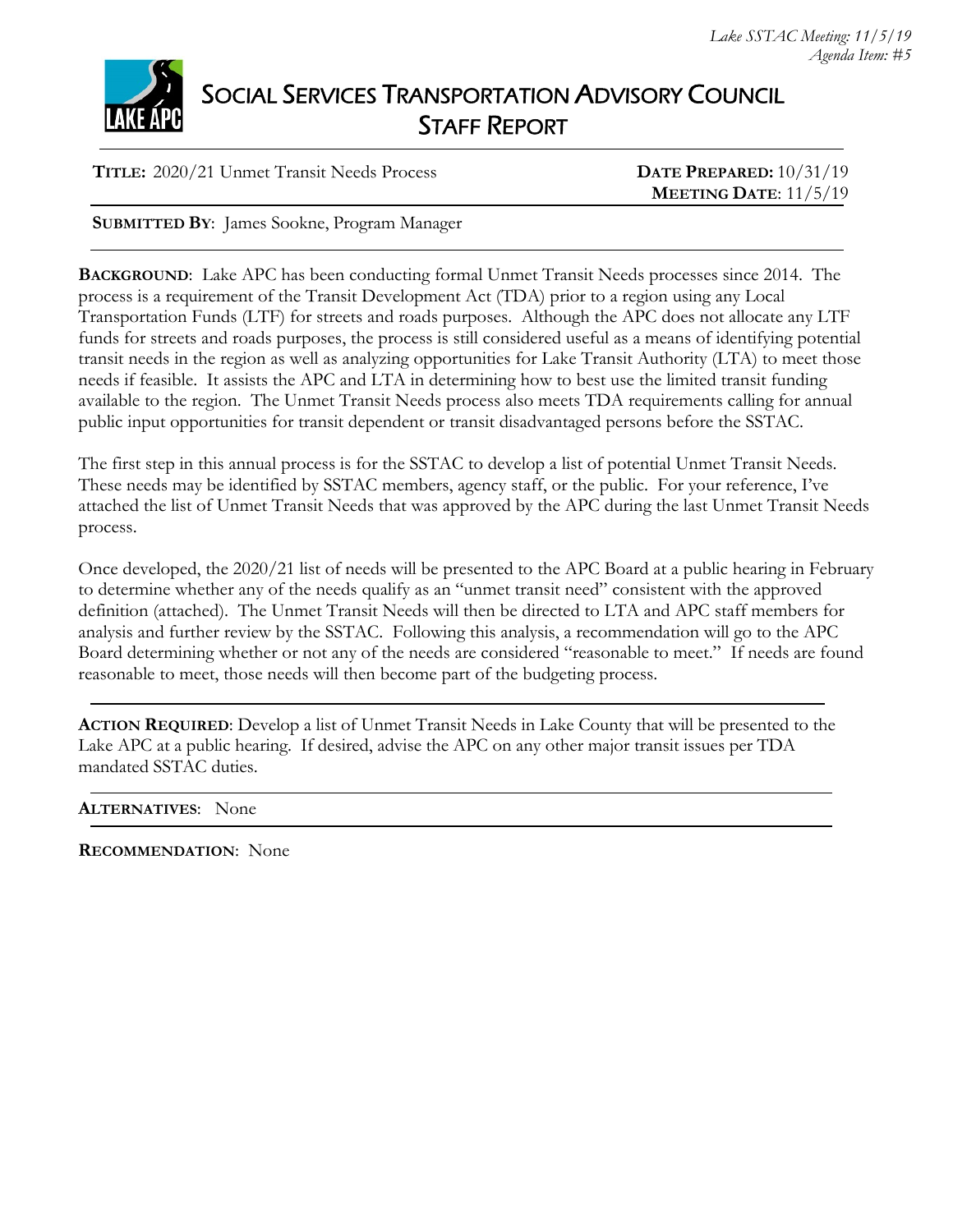#### **Adopted Definitions for the Unmet Transit Needs Process Approved by the APC 12/10/14**

**Unmet Transit Need:** Whenever a need by a significant number of people to be transported by moderate or low cost transportation to specific destinations for necessary purposes is not being satisfied through existing public or private resources.

**Reasonable to Meet:** It is reasonable to meet a transit need if all of the following conditions prevail:

- Funds are available, or there is a reasonable expectation that funds will become available. This criterion alone will not be used to determine reasonableness.
- Benefits of services, in terms of number of passengers served and severity of need, justify costs
- With the added service, the transit system as a whole will be capable of meeting the Transportation Development Act fare revenue/operating cost requirements
- Transit services designed or intended to address an unmet transit need shall not duplicate transit services currently provided either publicly or privately
- The claimant that is expected to provide the service shall review, evaluate and indicate that the service is operationally feasible, and vehicles shall be currently available in the marketplace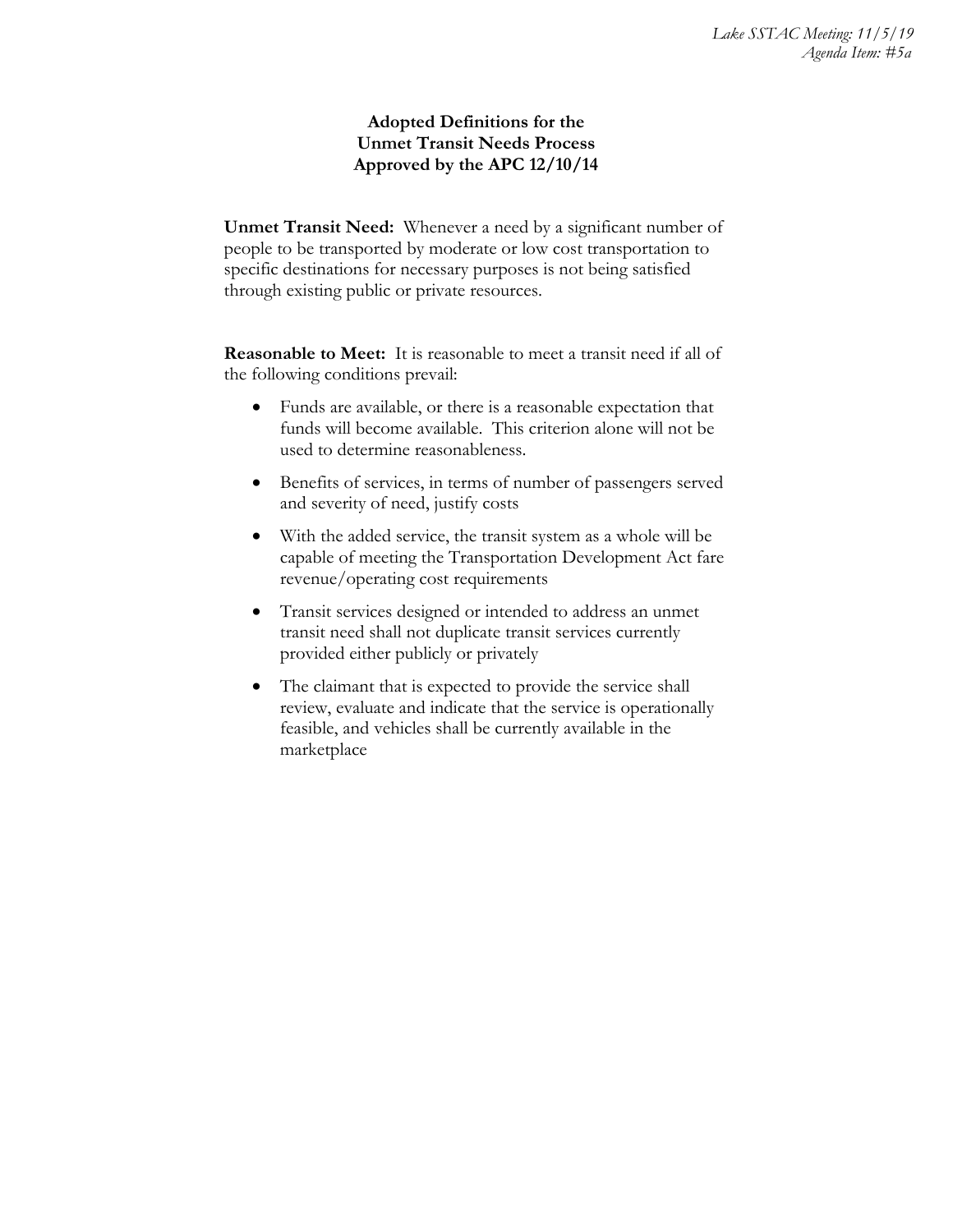#### **Lake County FY 19/20 Unmet Transit Needs & Findings Adopted May 8, 2019**

## **1. Eastbound service to Spring Valley.** Currently, there is no service east of SR 53.

**Response:** Transit service for residents of Spring Valley is an unmet need. The Live Oak Transportation Project, an FTA Section 5317 funded program that was sponsored by the Area Agency on Aging and operated by Live Oak Senior Center, attempted to serve Spring Valley residents while that project was active for several years beginning in 2009. According to Pat Grabam, the transportation project manager, there was very little demand for service. The Spring Valley community is composed of about 360 rural residential households scattered along an approximate six mile stretch of New Long Valley Road. The population is about 845 and the population density is 169 people per square mile. The distance to the start of New Long Valley Road at State Route 20 is about 11 miles from Clearlake Oaks, or 18 miles from Clearlake. The distance to Spring Valley, combined with its low density, and the lack of demand for service in a recent transportation project, make it very unlikely that another transportation service attempt would be successful. LTA recommends that a service directed to serving residents along the length of New Long Valley Road is not reasonable to meet based on past performance, low population density, and low demand.

**Recommended Finding:** At this time, service to Spring Valley is an unmet need that is unreasonable to meet; however, it should be studied in the next Transit Development Plan for Lake County.

**2. Eastbound service, allowing people to connect with service to the Sacramento area.** Currently, the closest connection is at the Cache Creek Casino.

**Response:** Intercity bus service connecting to Sacramento is an unmet need that may be reasonable to meet. Lake Transit Authority was included in a coordinated joint Transit and Intercity Rail Capital Program (TIRCP) grant application submitted by the Shasta Regional Transportation Agency that would provide capital funding for a zero-emission bus project called North State Express. Unfortunately, due to funding constraints, the Lake Feeder Line that would have connected Clearlake to Williams was not part of the final project that was awarded to SRTA. Without funding from the TIRCP grant, there is no opportunity to fund service to Sacramento in 2019/20; and it is unknown if there will be an opportunity in subsequent years. Therefore, this unmet need is not reasonable to meet.

**Recommended Finding:** The unmet need for service connecting to the Sacramento region is unreasonable to meet at this time due to a lack of funding.

**3. Non-Emergency Medical Transportation in outlying areas.** This would serve areas beyond one mile from fixed routes, and vehicles need to include wheelchair lifts.

**Response:** Over the past three years, the APC found that this is an unmet need that is not reasonable to meet at this time due to limited demand. Nevertheless, LTA, as the CTSA, has taken steps that may improve services to outlying areas. Working together with the APC, LTA has helped to form a non-profit agency called Lake Links whose mission is specifically to coordinate efforts to address mobility needs, particularly NEMT needs, in Lake County. LTA, as the CTSA, was successful in obtaining FTA 5310 grant funding to provide for a full-time mobility coordinator and assistant to develop the LTA/Lake Links mobility management program. Program activities include support for clinic operated wheelchair lift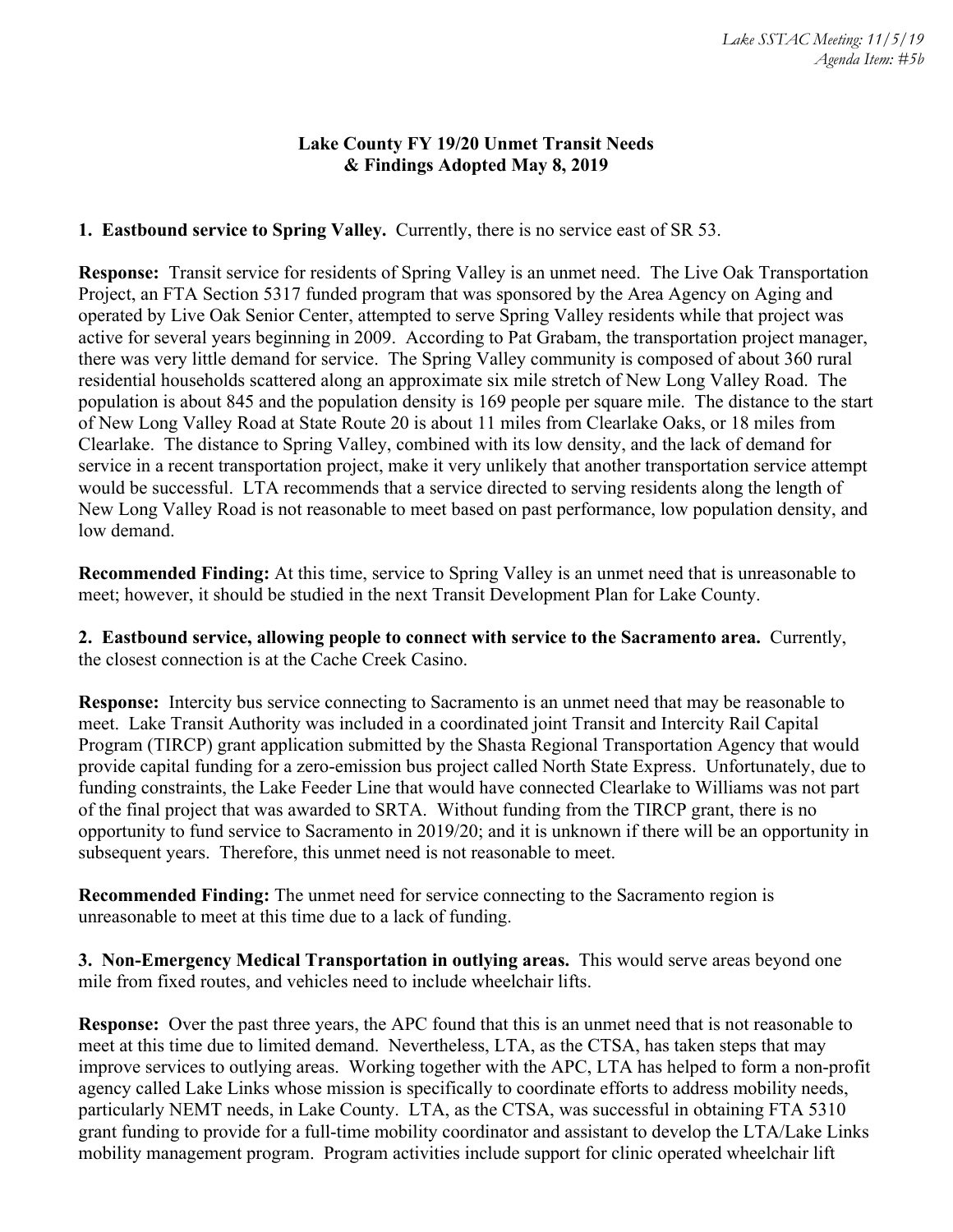# [Type here]

equipped vehicles, further development of the volunteer driver program, and development of NEMT wheelchair lift equipped services. These efforts are meeting more of the need, but still fall short of a dedicated program to provide wheelchair lift equipped service that will meet widely dispersed trips in outlying areas. LTA has also been exploring a potential relationship with Partnership Health and their NEMT broker, MTM, to provide Med-Cal funded, wheelchair equipped NEMT service. LTA and Lake Links continue to work with the health and social services community to define the need and potential funding agreements for service.

**Recommended Finding:** There are unmet transit needs for wheelchair lift equipped NEMT services in outlying areas beyond one mile from fixed routes. The demand is very limited and widely dispersed making it unreasonable to meet at this time.

**4. Non-Emergency Medical Transportation to out of county locations.** This is needed for both adults and children. There is a particular need for transport to Santa Rosa and San Francisco.

**Response:** LTA, through its Lake Links CTSA program, will implement a program to provide NEMT service to out-of-county locations in 2019. LTA has been awarded an FTA 5310 grant for \$225,139 to provide Out-of-County NEMT services and senior center transportation programs for three years. The grant application addressed NEMT needs for trips to Ukiah and Santa Rosa. There is potential to modify the program to include trips to San Francisco, or to work together with Bay Area transportation providers to transfer passengers to SF at Santa Rosa.

**Recommended Finding:** NEMT service to out-of-county locations is reasonable to meet and will be implemented in 2019. Initially, the service will include Ukiah and Santa Rosa.

**5. Fixed route service on Sundays.** Another frequently noted need subject to funding availability.

**Response:** There is a need for service on Sundays throughout Lake County, but the level of demand for service is not well documented. Based on transit industry statistical evidence, transit service attracts fewer riders on Saturday than weekdays, and even fewer on Sunday than on Saturday. LTA Saturday ridership supports the industry evidence as there are 35 to 40 percent fewer Lake Transit riders on Saturdays than on weekdays. Sundays would likely generate even fewer riders. Meanwhile, there would be added expense to staff dispatch, supervision, and maintenance duties as well as for the actual vehicle operations. Implementing Sunday service could only be done at this time by reducing service on other days of the week. Because of added support staff expenditures, the reductions would likely eliminate more hours of existing service than the number of Sunday hours added.

**Recommended Finding:** There is an unmet need for transit service on Sundays. The need is not reasonable to meet at this time due to the likelihood that a service revision required to accommodate Sunday service would have negative impacts on services on other days that would outweigh the benefits achieved on Sundays. This unmet need and potential alternative service plans should be studied in the next Transit Development Plan for Lake County.

## **6. Expanded transit service and Mobility Training to accommodate job placement for**

**developmentally disabled**. New enhanced requirements for competitive integrated job placement will be implemented soon necessitating transportation to and from jobs, potentially outside of normal transit operating hours. It is likely that demand response service would be needed to fit this potential need.

**Response:** To the extent that the need is within Lake Transit operating hours, this need will be